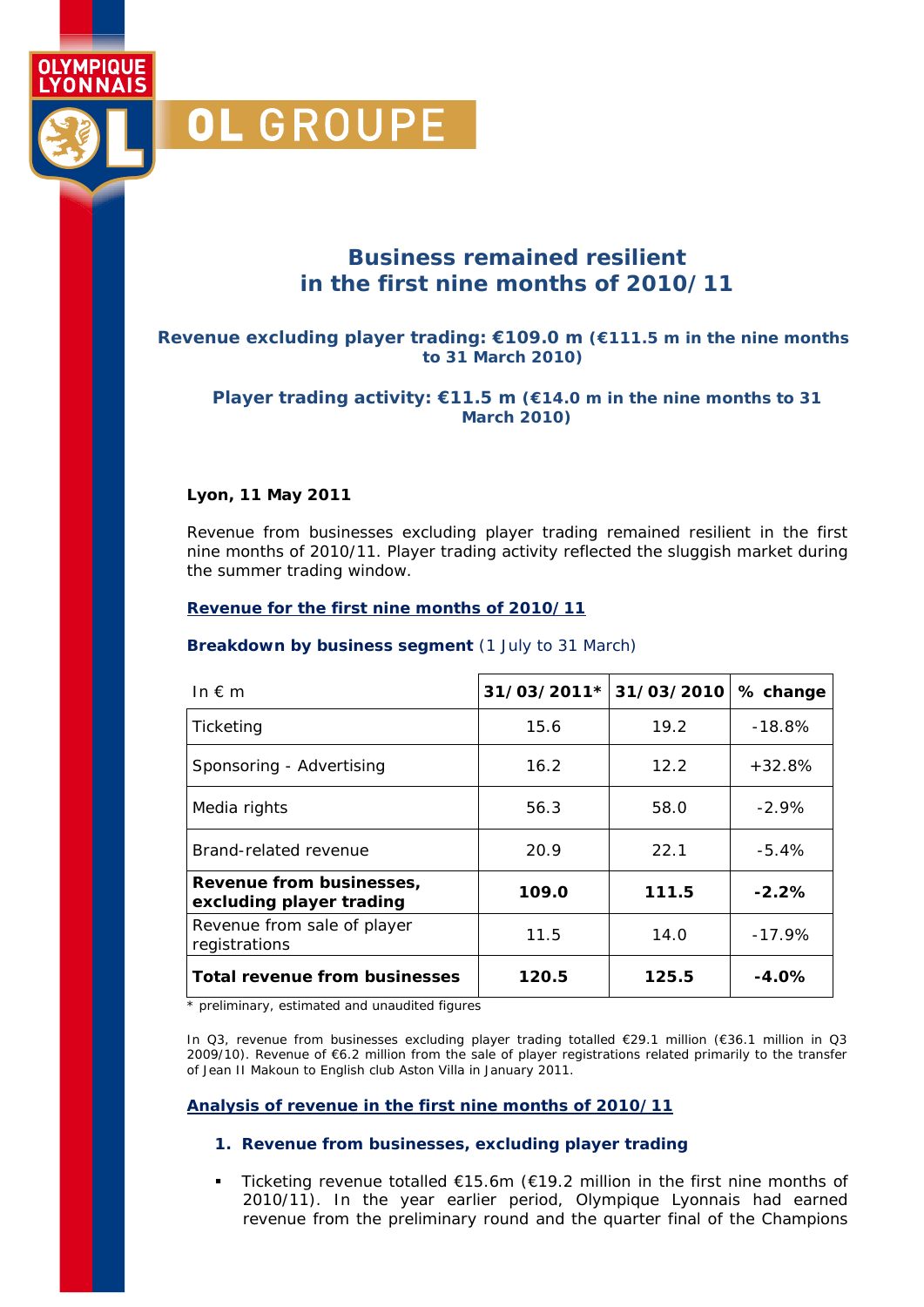# **OL GROUPE**

OLYMPIQUE **YONNAIS** 

> League and also faced higher-drawing teams in the group stage of the competition.

- Revenue from sponsoring and advertising increased 32.8% to €16.2 million. The  $\epsilon$ 4.0 million increase reflected the inauguration of new sponsorships such as adidas, Groupama, MDA, Araldite, Keolis and Renault Trucks, and the law authorising online gaming coming into effect, enabling OL to implement the sponsorship contract with BetClic.
- Media rights totalled €56.3 million. They included national TV rights (LFP, FFF) which accounted for €33.4 million and were up €1.0 million on last year, with a fourth-place ranking in the French Ligue 1 (compared to fifth place as of 31 March 2010). International TV rights (UEFA) amounted to €22.9 million, down €2.7 million because OL did not participate in the quarter final of the Champions League this season.
- Brand-related revenue totalled €20.9 million, down 5.4%. Sales of derivative products were impacted by the change in kit manufacturer and the late, gradual ramp-up of the adidas contract. Moreover, OL did not receive any tournament revenues at the beginning of the season (World Cup in South Africa).

#### **2. Revenue from sale of player registrations**

Revenue from the sale of player registrations was  $\epsilon$ 11.5 million and reflected the transfers of Mathieu Bodmer to PSG, Frédéric Piquionne to West Ham, Jean-Alain Boumsong to Panathinaikos and Jean II Makoun to Aston Villa.

#### **Syndicated credit facility**

OL Groupe has confirmed OL SASP's signing of an agreement to obtain a  $\epsilon$ 57 million line of credit with a banking pool of seven banks. The line of credit will replace the bilateral lines of credit currently in place. It will be available for three years, with the option to extend for a further year. OL Groupe is pleased with this agreement, which reflects the confidence of OL's banking partners and will meet the Group's medium-term financing needs. The facility has a longer maturity and gives OL additional flexibility in pursuing its business development projects.

The new stadium project will be separately financed. Financing options are currently being examined.

#### **Sporting results to date**

In French Ligue 1 play, Olympique Lyonnais is currently in 3<sup>rd</sup> place.

In the Champions League, OL reached the round of 16 (against Real Madrid).

The Women's team has already won the French championships and will play German team Potsdam during the UEFA Women's Champions League final in London on 26 May.